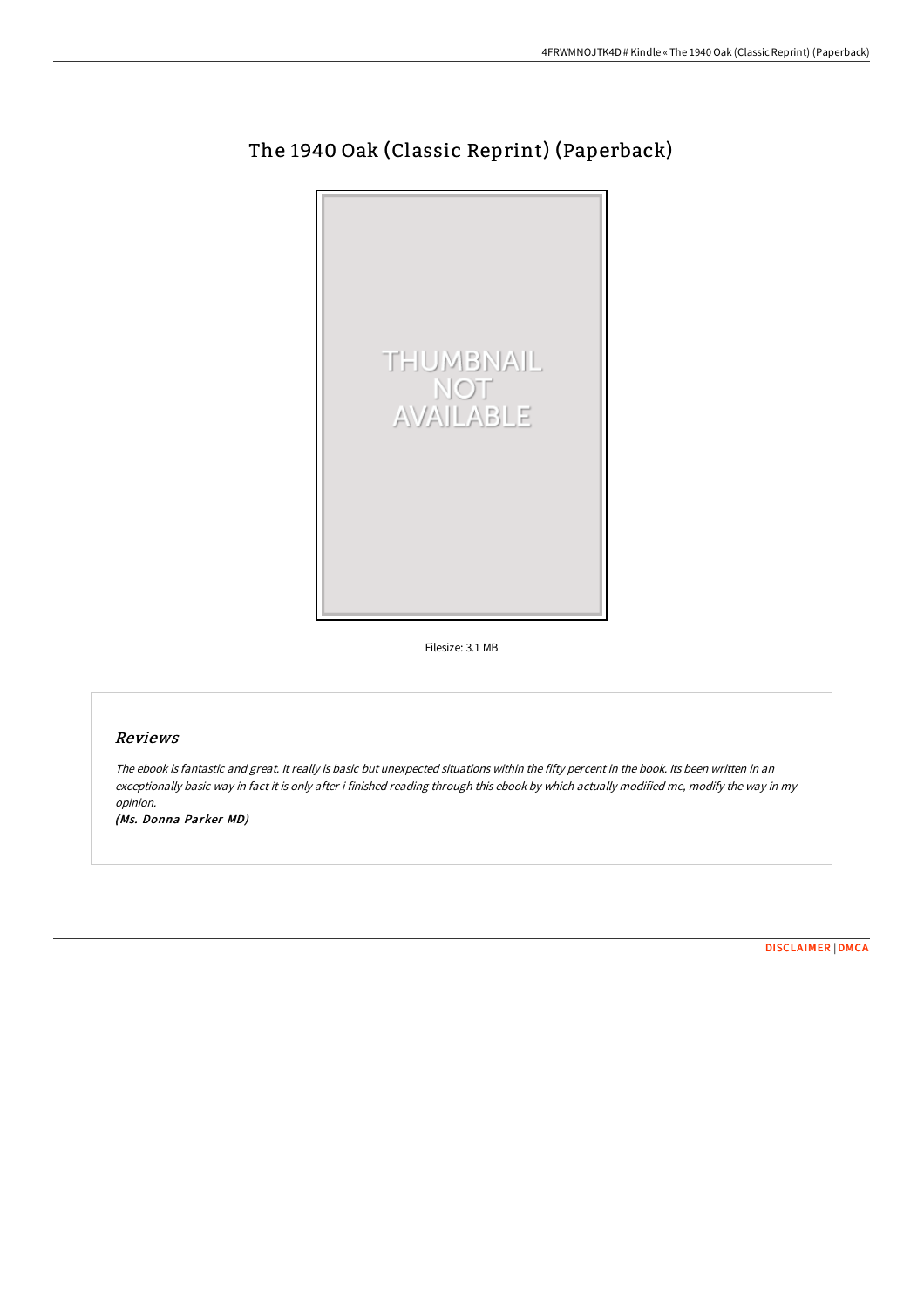# THE 1940 OAK (CLASSIC REPRINT) (PAPERBACK)



To get The 1940 Oak (Classic Reprint) (Paperback) eBook, you should follow the button below and save the document or get access to other information which are relevant to THE 1940 OAK (CLASSIC REPRINT) (PAPERBACK) book.

Forgotten Books, 2017. Paperback. Condition: New. Language: English . Brand New Book \*\*\*\*\* Print on Demand \*\*\*\*\*. Excerpt from The 1940 Oak Neath trees of majestic height and grace, We have wiled away happy hours. The highway beyond the lawns with their century-old trees hums with activity while upon this campus away from the noise of the streets live students in a veritable world of their own. One season gives way to another, and so it is with the years, yet the only change in the hearts of those who know these grounds intimately is the thought that the campus grows more and more beautiful. Never to be forgotten are the smooth lawns, brilliantly green under summer s heat, crisply white with winter s frost. neath the whispering and the rustling oak and linden trees which line the Presidential Walk leading to stately Whitney House, sunshine and shadow have mingled. Brilliant days change into starry nights. Winding paths lead to the turfed natural amphitheatre and to the tennis courts clustered among tall oak trees. Tucked away are many secluded nooks offering solitude and inviting meditation at nightfall - to dream, to speak idle words, to hope. In the spring, bright, well-cared-for gardens of yellow daffodils, laven der iris, and red tulips enhance the beauty of the campus. Lovely pink laurel blossoms in the spring near the dormitory bearing its name. The beauties of nature manifested at each season of the year cannot be surpassed - the change in the spring from yellow to pink and to the final summer dress of brilliant green, the change in the fall from multi-colored hues to the subsequent white of winter. Throughout the years, foot steps tread the winding paths, climb the steps of the Colonial buildings. These very footsteps may fall in distant...

 $\Box$ Read The 1940 Oak (Classic Reprint) [\(Paperback\)](http://digilib.live/the-1940-oak-classic-reprint-paperback.html) Online  $\frac{1}{100}$ Download PDF The 1940 Oak (Classic Reprint) [\(Paperback\)](http://digilib.live/the-1940-oak-classic-reprint-paperback.html)